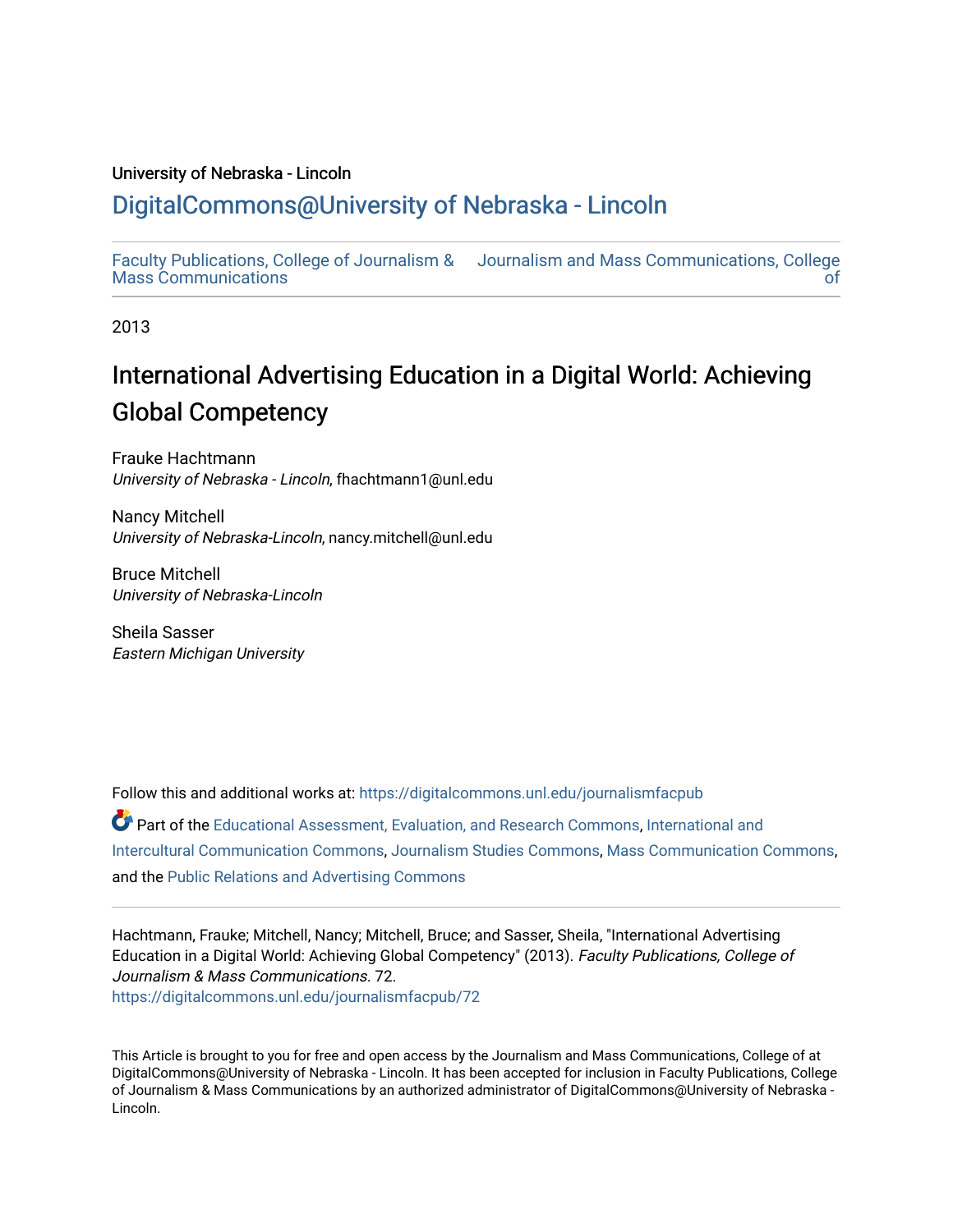# **PROCEEDINGS OF THE 2013 GLOBAL CONFERENCE OF THE AMERICAN ACADEMY OF ADVERTISING**

In conjunction with the

## **Shidler College of Business, University of Hawaii at Manoa**



**Shu-Chuan Chu, Editor DePaul University**

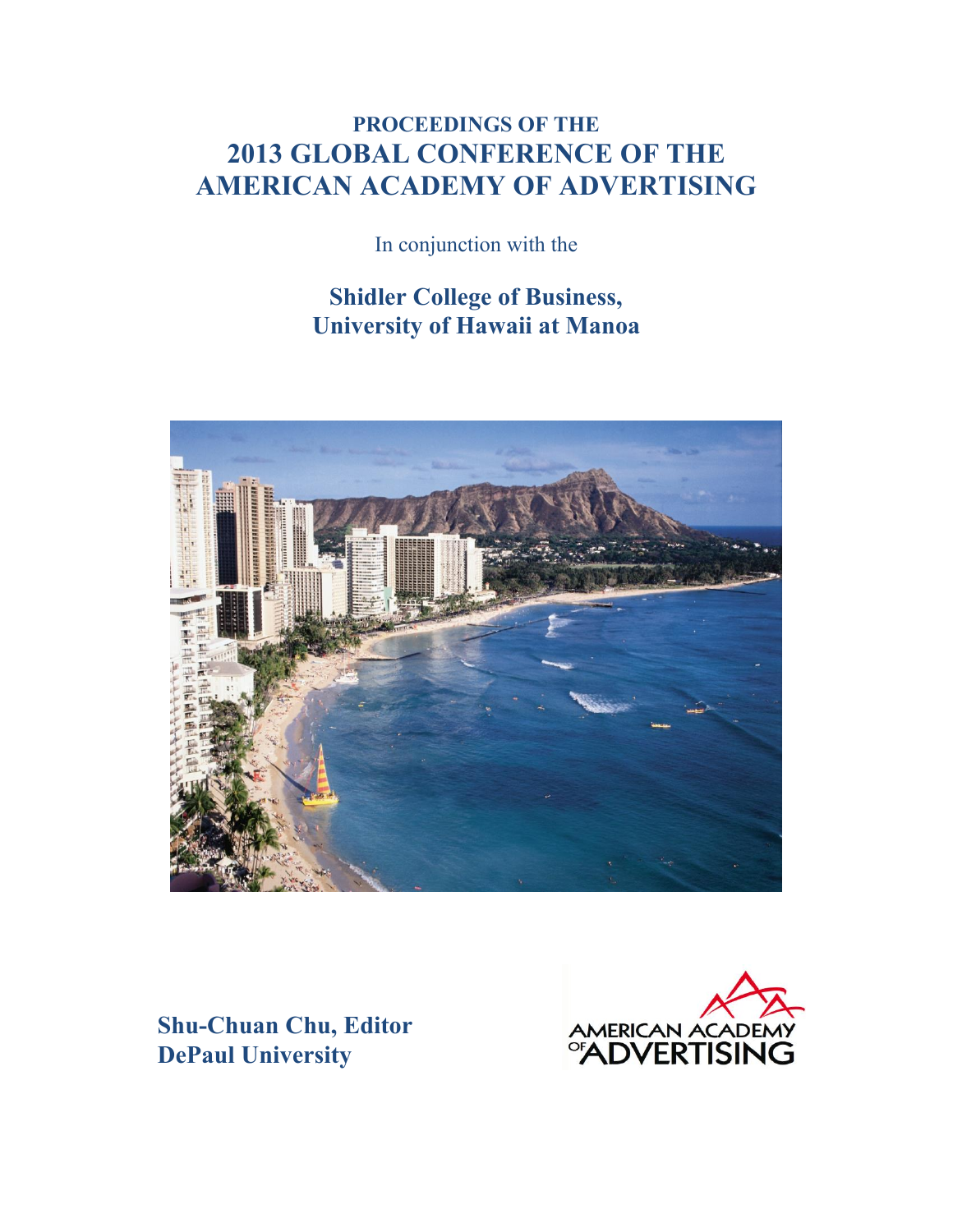# THE PROCEEDINGS OF THE 2013 GLOBAL CONFERENCE OF THE AMERICAN ACADEMY OF ADVERTISING

In conjunction with the Shidler College of Business, University of Hawaii at Manoa

Edited by

Shu-Chuan Chu, Ph.D. College of Communication DePaul University Chicago, Illinois

AMERICAN ACADEMY OF ADVERTISING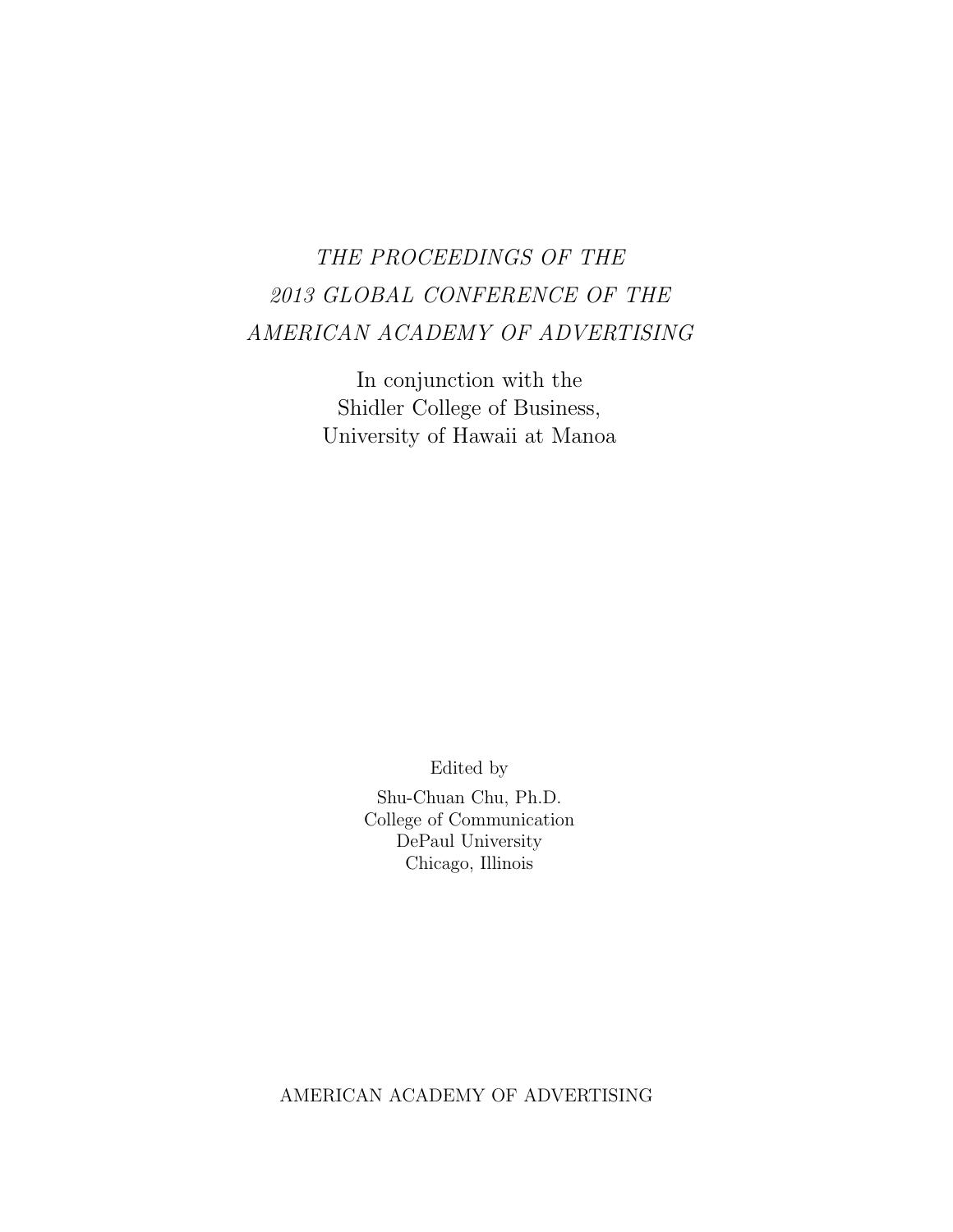International Standard Book Number: 978-0-931030-46-8 International Standards Serial Number: 1535-8127

Shu-Chuan Chu, Editor, Global AAA Proceedings 2013, College of Communication, DePaul Univerisity, Chicago, Illinois.

Information regarding additional copies of the 2013 Proceedings and/or copies of earlier volumes of the Proceedings can be found at: http://www.aaasite.org/Proceedings.html.

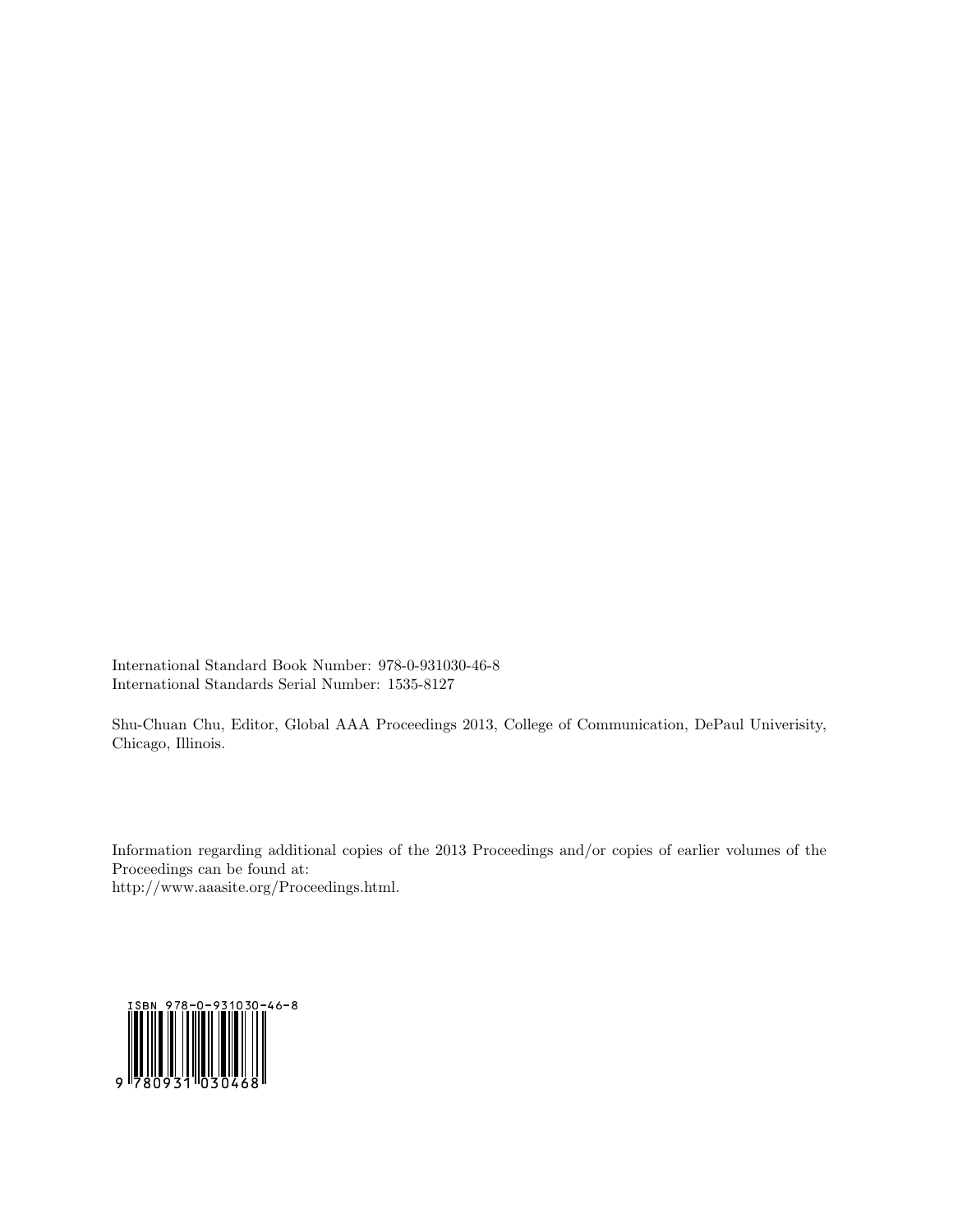## PREFACE

This volume of the 2013 Global Conference Proceedings contains the competitive and special topics sessions presented at the 2013 Global Conference of the American Academy of Advertising held May 31-June 2 in Honolulu, Hawaii. The theme of the conference was "Going Digital? Opportunities and Challenges of New Media and Non-Traditional Marketing Communications in a Globally-Connected World." The papers in this volume are organized in the order in which they appeared in the 2013 Global Conference Program.

A total of 45 competitive papers and 5 special topics sessions were presented at the Conference. As in previous years, the competitive papers were selected by a "double blind" review process in which neither the authors nor the reviewers' identities were known to each other. Authors had the option of publishing an abstract only or a paper in full. Summaries of the special topics sessions presented at the conference are included in the Proceedings.

There was a keynote speech, titled "Marketing to the Connected Consumer," presented by Eva Kasten, Warc Americas Director. Thank you to Eva for presenting an engaging and inspiring keynote to begin the conference.

The conference was a great success due to the efforts of many and therefore I am happy to recognize the role of the AAA members who contributed to the quality of the work contained in this publication. As authors, reviewers, and session participants we have collectively added to our understating of advertising theory and practice, especially in the areas of digital advertising and non-traditional marketing communications. Thank you to all for sharing your expertise and passion for advertising!

In addition, I want to thank the many session moderators who volunteered their time and expertise, the sponsors who provided financial support, the AAA president Kim Sheehan who was always available to share advice, and our AAA Executive Director, Pat Rose and Conference Manager, Betty Djerf, for a wonderful conference! The conference couldn't happen without you. Finally, I want to thank the Shidler College of Business, University of Hawaii at Manoa for hosting the event and Michigan State University as well as Warc for sponsoring the receptions. My sincere thanks to Qimei Chen (University of Hawaii at Manoa) for her efforts in making this conference a success.

I hope you find the 2013 Global Conference Proceedings of the American Academy of Advertising a valuable resource and that you support the Proceedings by citing them in your own research and work.

Dr. Shu-Chuan Chu Editor, 2013 Global Conference Proceedings of the American Academy of Advertising College of Communication DePaul University Chicago, Illinois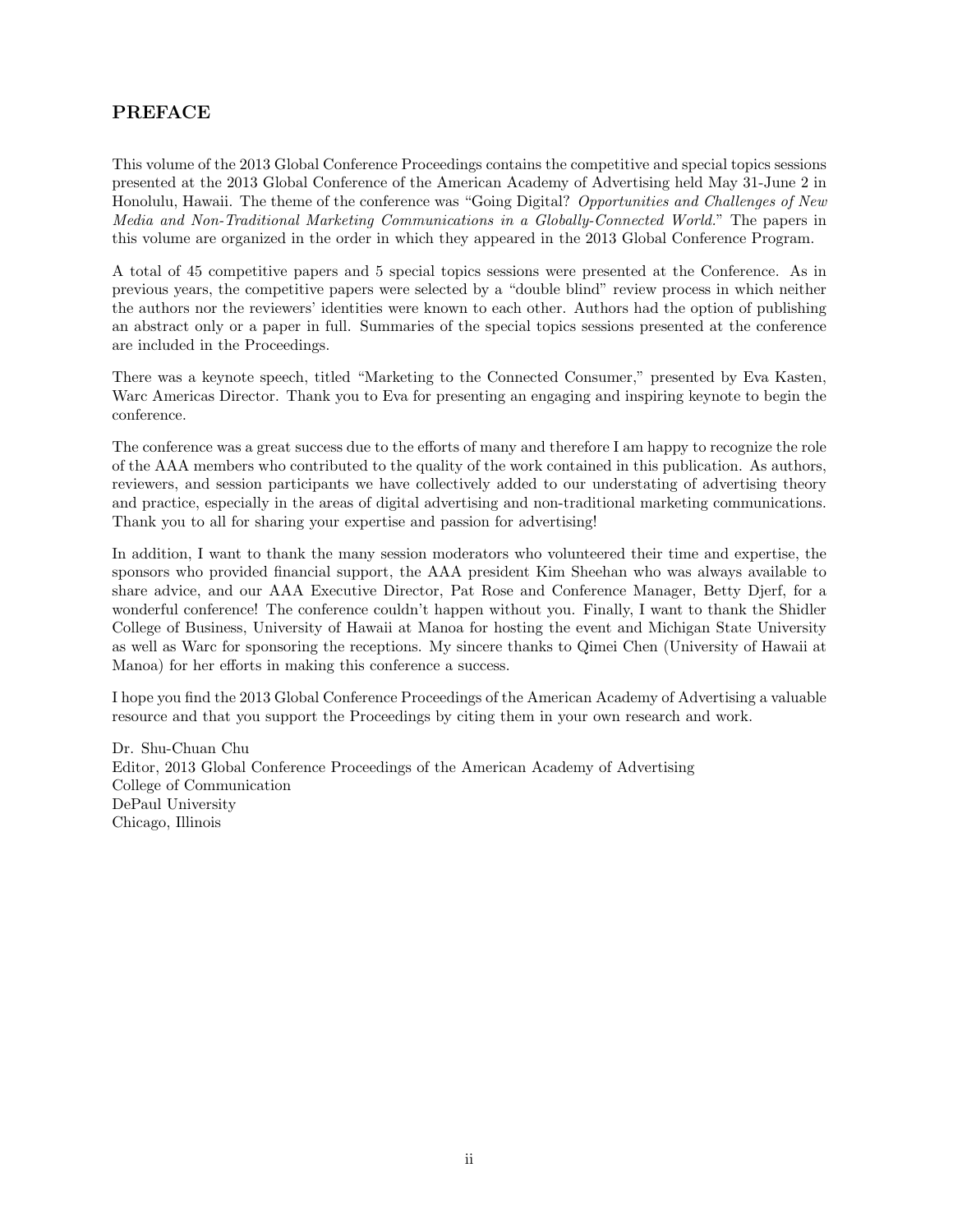## **SPECIAL TOPICS SESSION: INTERNATIONAL ADVERTISING EDUCATION IN A DIGITAL WORLD: ACHIEVING GLOBAL COMPETENCY**

*Frauke Hachtmann, University of Nebraska, Lincoln, NE Nancy Mitchell, University of Nebraska, Lincoln, NE Bruce Mitchell, University of Nebraska, Lincoln, NE Sheila Sasser, Eastern Michigan University, Ypsilanti, MI*

## **Overview**

The call to prepare advertising students for careers in a global society faced with complex issues has intensified during the past decade. Across disciplines in higher education, educators are trying to determine how they can best prepare their students to enter careers in a world that demands an understanding of people from and in different cultures and an understanding of common global problems (Green, 2012). The Association of American Colleges and Universities (AAC&U), the preeminent organization committed to advancing and improving liberal education in all institutions of higher education, calls for a commitment to help students no matter what their major to "engage the social, civic, and economic challenges of a diverse and unequal world" (AAC&U, 2012). AAC&U's Principles of Excellence urge institutions to integrate personal and social responsibility including civic knowledge and engagement – local and global, anchored through active involvement with diverse communities and real-world challenges.

Likewise, journalism and mass communication educators are increasingly called to help their students to achieve "global competency." The Accrediting Council on Education in Journalism and Mass Communications (ACEJMC) requires that programs produce students who can "demonstrate an understanding of the diversity of peoples and cultures and of the significance and impact of mass communications in a global society" (ACEJMC,  $2012$ ).

The need to make global learning a priority has been identified, yet a gap exists between what "should be" and what "actually is," especially in the advertising discipline. Various aspects of international journalism education are discussed in recent issues of Journalism and Mass Communication Educator (Berger, 2010; Knight & Hawtin, 2010; Pavlik, Laufer, Burns & Ataya, 2012). Typically, these journal articles investigate issues related to curriculum, assessment and teaching practices or journalism practices in international countries, not how students in the U.S. can gain a global education. Much has been written about how professors can better build a global community with global ethics standards, but again, student learning outcomes rarely enter the academic conversation, especially when it comes to international advertising education (Hachtmann, in press). A recent study found that short-term advertising-focused study abroad experiences can lower students' level of ethnocentrism (Hachtmann, 2012). However, additional research is needed that explores learning outcomes related to global competency using direct assessment measures.

An investigation of current literature provides a foundation for identifying questions such as these: How can educators stimulate students' participation in study abroad programs that are relevant to their major (and not simply fun vacations for rich kids)? In particular, how can these study abroad programs incorporate digital media effectively in the learning process in both the content and pedagogy of the experience? How can we assess whether students achieve global competency?

This panel investigated how faculty members might prepare advertising students to be globally aware in a digital world. It focused on how advertising educators can provide meaningful global experiences for their students and assess the extent to which students gain global competency and technical proficiency in the digital realm that they will need in their careers. More specifically, the session provided the following: (1) a definition of global competency in advertising education, (2) three models as examples of how global competency can manifest itself in advertising-focused study-abroad experiences, (3) an explanation of how global competency can be assessed as a learning outcome, and (4) a digital toolbox to get started with or improve study-abroad programs, including a "Best Practices" discussion.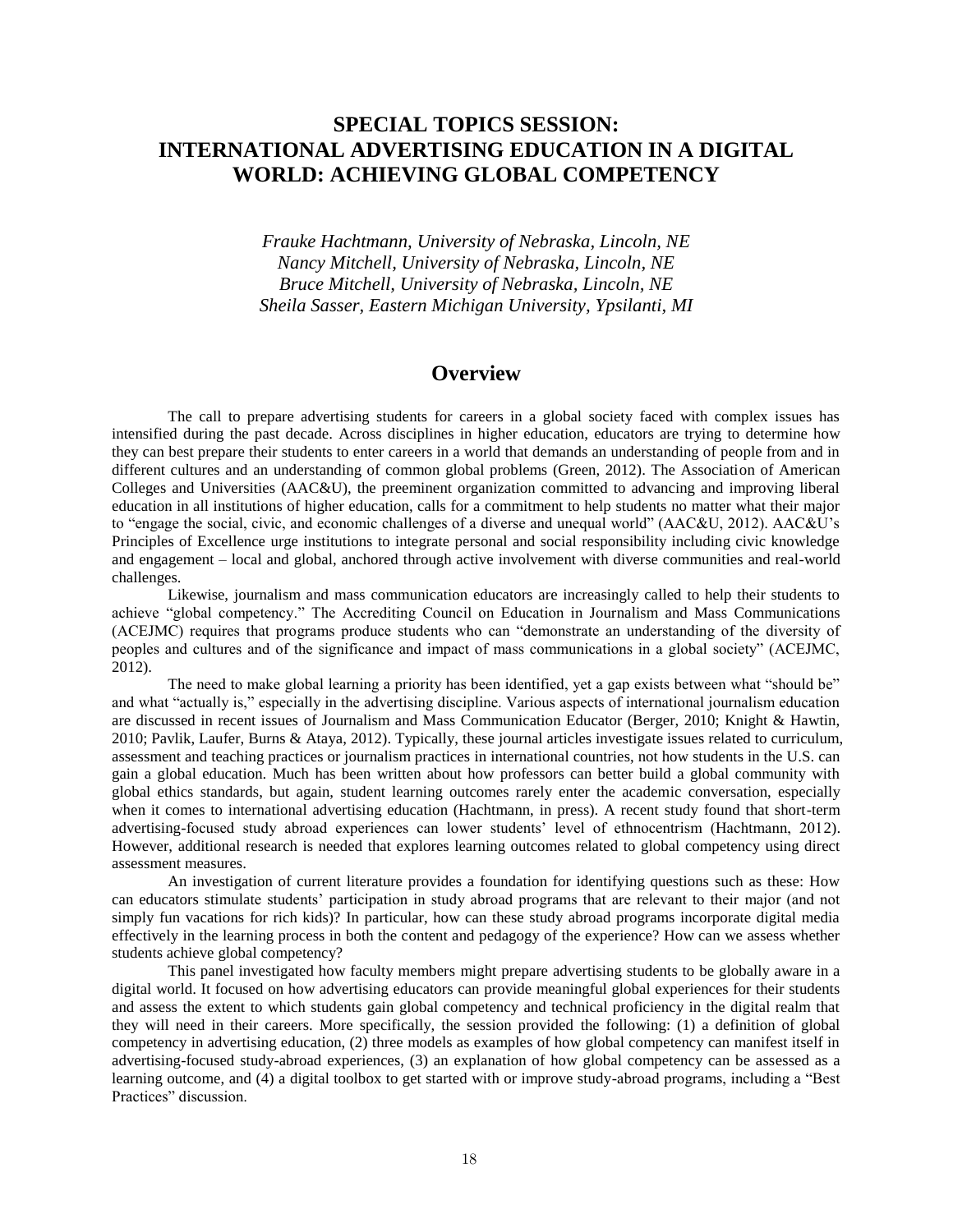## **GLOBAL COMPETENCY IN ADVERTISING EDUCATION**

*Nancy Mitchell, University of Nebraska-Lincoln*

## **Summary**

Drawing on national conversations about what students need to learn, the presenter started this session by defining global competency and offered current thinking about best pedagogical practices as well as identified some challenges and issues faculty encounter as they plan experiences to help students become more globally aware in a digital context.

#### *What is global learning?*

Definitions of global learning continue to evolve. Achieving global competency requires a complex set of outcomes that cannot be accomplished by one faculty member or one student experience. Global understanding cannot be achieved with a checkbox mentality; achieving the outcome does not translate to taking one course or study abroad experience (Hovland, 2009). So what is it? AAC&U's Shared Futures Initiative has involved hundreds of institutions since 2001 to articulate goals, identify best practices and translate those practices into relevant curricular and co-curricular global experiences. Shared Futures offers some insight into a contemporary definition:

"…creating curricular, co-curricular, and integrated experiences that enable all students – those who study abroad and the vast majority who do not – to approach the world's challenges and opportunities from multiple perspectives and to wrestle with the ethical implications of differential of power and privilege." Hovland, 2009, p. 4).

 The lesson from AAC&U is that students need to be exposed to multiple multi-cultural experiences both domestic and abroad to gain a global perspective. Furthermore, one course or one study abroad experience does not adequately prepare students for global citizenship. It is the accumulation of experiences over time that seems to make a difference. Global learning can occur in a number of settings: study abroad, courses/minors/majors, education abroad options for internships and service learning; and campus involvement with internationally focused organizations on campus and in our communities. This session investigates a slice of opportunity – short-term study abroad trips.

#### *How do we prepare students for careers in a global society?*

 The university's quest to help students achieve global outcomes leads faculty to think about many pragmatic issues such as:

- How can educators stimulate students' participation in study abroad programs that are relevant to their major (and not simply fun vacations for rich kids)?
- Can global awareness only occur when students leave the U.S.?
- Recognizing that all students cannot participate in study abroad programs for a variety of reasons, what alternative opportunities can faculty create locally for students to gain global awareness?
- What is the role of studying a second language in becoming globally aware?
- How can we assess whether or not students achieve global competency?
- How can the enterprise become sustainable in an academic environment with limited resources?

 Prevailing conventional wisdom suggests that educators should attempt to create immersive student experiences. Enrolling in a long-term stay in study abroad programs at a host university, maximizing contact with nationals, improving foreign language and direct contact with a host family are some of the factors that supposedly predict student gains in global competency. However, somewhat counter-intuitively, the large scale, multi-year Georgetown Consortium Project involving 1,300 students did not find that these were predictive variables (Vande Berg, Connor-Linton, & Page, 2009). What these researchers found that improved student learning was the presence of a cultural mentor who could help students make sense of the experience: "In fact, several other findings suggest that the presence or absence of a well trained cultural mentor who meets frequently with students may be the single most important intervention to improve student intercultural learning abroad (Vande Berg et al., 2009, p. 25).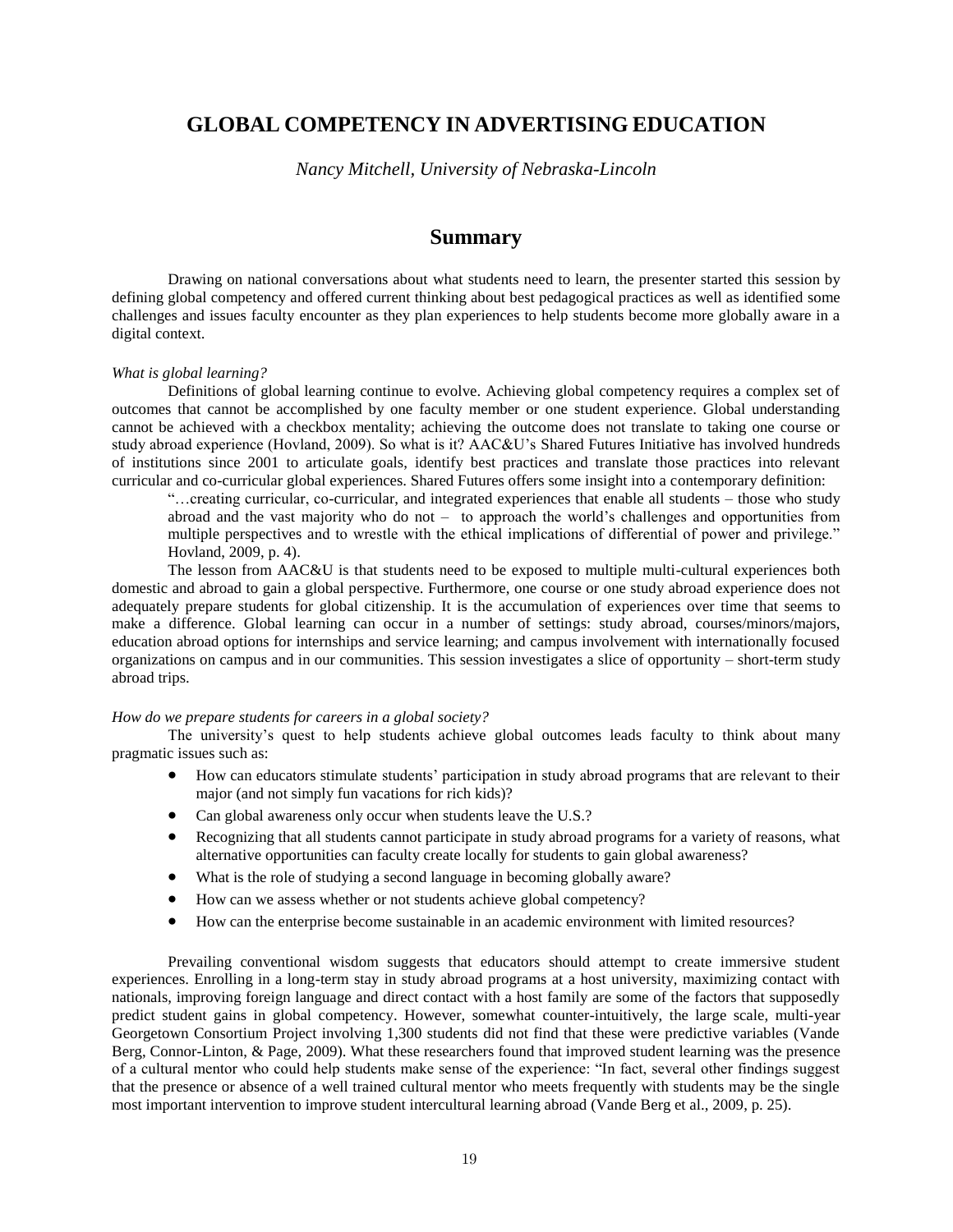AAC&U further suggests four global learning objectives/outcomes that serve as a framework for the global learning experience:

- Knowledge focused by engagement with big questions, both contemporary and enduring, including global and democratic questions and challenges,
- Skills practiced extensively, across the curriculum, with a focus on "big questions" both global and civic, and in the context of progressively more challenging standards for performance,
- Personal and social responsibility anchored through active involvement with diverse communities and real-world challenges, at home and abroad,
- Integrative and applied learning demonstrated through the application of knowledge, skills, and responsibilities to new settings and complex problems, including global and civic problems that student will face in their chosen fields and that they will face as citizens in a globally engaged democracy. (Schneider, 2011, p. 3)

#### *How do we know students gain global competency?*

Green (2013) suggests that "success" stories in internationalization tend to be told by numbers: how many students studied abroad, courses offered with global content, and number of international students on campus. However, the time to shift thinking begins with defining what it is we want students to learn and assessing agreedupon global learning outcomes. A possible starting place for creating achievement-based definitions of success can be rooted in the work by AAC&U in its VALUE rubric for Global Learning (aacu.org). This is one of many rubrics created collaboratively by educators across the country. It is meant to be adapted by institutions and programs and adjusted to their needs and culture.

## **JAPANESE VISUAL CULTURE IN CONTEXT**

*Frauke Hachtmann, University of Nebraska-Lincoln*

## **Summary**

The second session started with a review of a study about the effects of short-term advertising-focused study abroad programs on students' worldviews (Hachtmann, 2012). The presenter showcased and discussed an interdisciplinary short-term study abroad course focusing on art and advertising: Japanese Visual Culture in Context. The course addressed two student learning outcomes, including one that related to global competency (global awareness) and one that related to visual communication (visual literacy). Students learn major concepts and cultural communication models in an eight-week preparatory online seminar before traveling to Kyoto and Tokyo to experience Japanese culture through art and advertising first-hand. Study in Japan provides an exceptional opportunity for American students to test and hone their visual literacy skills as they observe, analyze and interpret visual information without the aid of text in their native language. Examples used in the course included images that appeared in art and advertising, which students explored in depth by visiting museums and advertising agencies, including Dentsu, Wieden + Kennedy, and McCann Erickson. The presenter discussed how students' achievement of "global awareness" was measured and the role digital media played in preparing students prior to departure, while in Japan, and as a tool for students to document and demonstrate their learning.

The VALUE rubric defines global learning as "a critical analysis of and an engagement with complex, interdependent global systems and legacies (such as natural, physical, social, cultural, economic, and political) and their implications for people's lives and the earth's sustainability. Through global learning, students should 1) become informed, open-minded, and responsible people who are attentive to diversity across the spectrum of differences, 2) seek to understand how their actions affect both local and global communities, and 3) address the world's most pressing and enduring issues collaboratively and equitably" (aacu.org).

When applying the "global learning" VALUE rubric referenced earlier (aacu.org), students demonstrated high achievement of at least three of its six components, including the application of knowledge to contemporary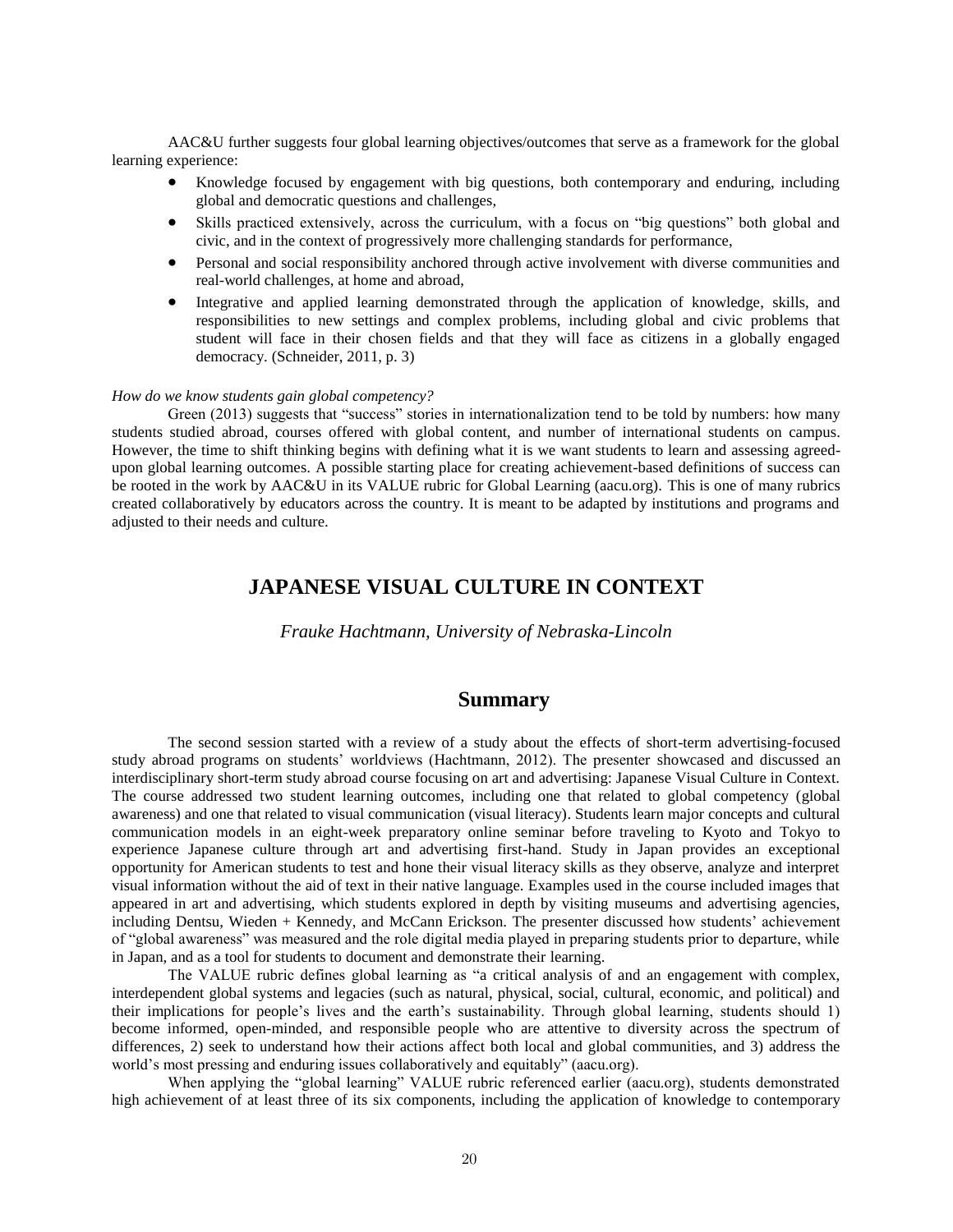global contexts, perspective taking, and global self awareness. First, one of the key learning objectives was "applying knowledge to contemporary global contexts." As part of this learning objective the learner applies knowledge and skills to implement sophisticated, appropriate, and workable solutions to address complex global problems using interdisciplinary perspectives independently or with others. The interdisciplinary nature of the course exposed students to specific concepts used in art and advertising, some of which overlapped and some of which were new. Students were able to learn from each other as they learned these key concepts in an eight-week preparatory online seminar, which gave them the tools to recognize, describe, and analyze the concepts in real life in Japan.

Introducing students to key concepts well before traveling to Japan gave them a better opportunity to acquire and demonstrate the second learning objective: Perspective Taking. While in Japan, students had to write daily blogs, analyzing what they observed and experienced in Japan using key concepts learned during the preparatory seminar. Students were able to evaluate and apply diverse perspectives to complex subjects within nature and human systems in the face of multiple and even conflicting positions (i.e., cultural, disciplinary, and ethical).

The first two learning outcomes contributed to students' global self-awareness, which is related to their own identity in a global context. After students returned to the U.S. from Japan, they had several weeks to finish their assignments and to reflect on their experiences, which gave them an opportunity to effectively address significant issues in the natural and human world based on their own identity in a global context.

## **DIGITAL MEDIA INDIA**

*Bruce Mitchell, University of Nebraska-Lincoln*

### **Summary**

The third session showcased a short-term study abroad experience in India with a heavy emphasis on digital media. Three faculty members accompanied 19 advertising and journalism students to New Delhi, India, where they spent two weeks. They prepared for the experience for seven months by learning about the culture, reading its history, listening to experts, and identifying social issues they wanted to investigate with a Non Government Organization. Once in India, the U.S. students teamed with India media students to create, produce and post multimedia stories.

The instructors' intent was to design an experience that connected students with the people and problems of India. The U.S. students worked together with Indian media students to tell stories such as one about how villagers use mobile phones to get news and to advertise businesses in a remote part of India (http://cojmc.unl.edu/digitalmediaindia/?p=708).

The presenter described the program and discussed how digital media were used to help students learn how to publish their work as well as understand how digital media are used in another country. He showed how video interviews were used to help students reflect on their experiences and contribute to the assessment of the learning outcome.

## **SOCIAL CREATIVITY IN A GLOBAL INCUBATOR: CULTIVATING A CROSS-CULTURAL EXPERIENCE AT CANNES LIONS FRANCE FESTIVAL FOR ADVERTISING DIGITAL NATIVES, ONLINE IMC STUDENTS AND FACULTY**

*Sheila Sasser, Eastern Michigan University*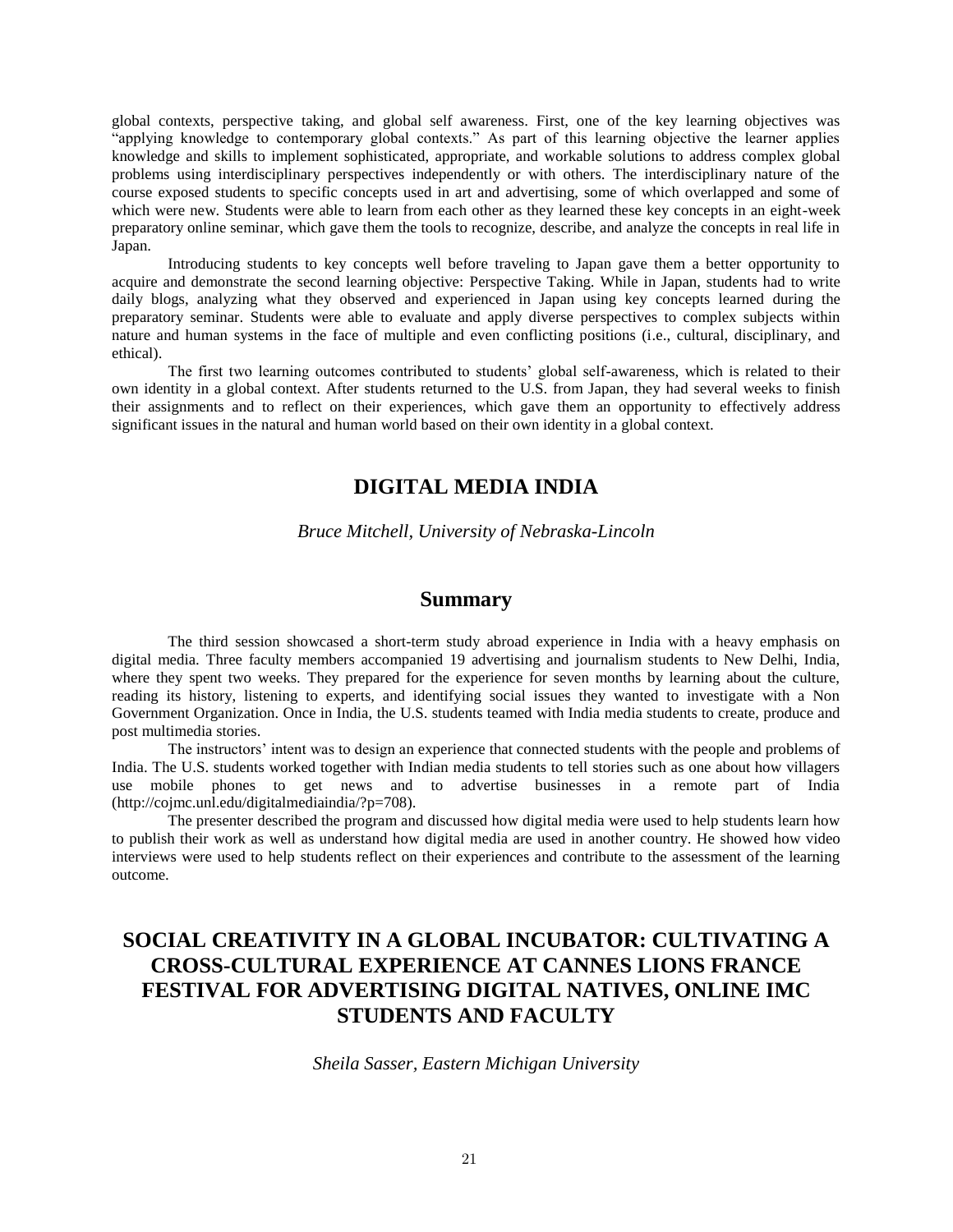The fourth presentation was about the Cannes Lions Creativity Festival in France, which is the site of the annual "Summer Break" migration of advertising, social, digital and mobile advertising experts. Attendees gather around the summer solstice to engage in a distinctive event while hoping to have their creative campaigns recognized by industry peers. A few rare academic attendees and students are among over 11,000 delegates from 95 different countries comprising the leaders of the global creative communications industries including social, interactive media, digital agencies, Google, Facebook, Twitter, Youtube, Yahoo, Microsoft, IBM, Coca-Cola, Unilever, L'Oreal, P&G, Ford, GM, Chrysler and others come together to be inspired and educated. This worldclass venue has been transformed from a creative award festival to a state of the art seven-day learning program boasting an intensive full week of seminars, workshops, master classes and general sessions drawing inspiration from 120 hours of exclusive live modules. As such, it provides an intensive "deep dive" international awakening for advertising students in a cross-cultural setting.

Beyond the educational component, diverse people come to network and the festival provides countless opportunities to meet the whole of the creative communications and digital creative industry across multiple content streams. Throughout the week, the best work entered into the festival from around the world is displayed at exhibitions and screenings, and winners are revealed at multiple award ceremonies. The young talent of the industry such as the students, new creatives, social marketing talent, digital experts, mobile executives, account managers and directors comprise the fresh blood that the ad industry is built on, with dedicated training and competitions. So, the goal is for every delegate to leave Cannes more inspired, more aware and more prepared for new professional challenges. Advertising students working as interns in the festival for the past two years in 2011 and 2012, experience an intense global cross cultural incubator living in very close proximity around the clock for a two-week period consisting of training, development and execution at Cannes Lions, as "feet on the ground" insiders. Students on site at Cannes shared their experiences across a number of platforms before, during and after the event. A retrospective Cannes video was produced as well as social media content and ad club presentations in the U.S.

Previous activities leading up to the Cannes experience included attendance and participation in juried Addy Awards, D Show Galas, and Adcraft AAF events to help students acclimate. Such "on the ground" participant observation ethnographies at Cannes prompted global transformations for these digital native students. Online graduate IMC students viewed content in advance, followed the Cannes experience and engaged in related course content embedded in an online Creative Message Strategy IMC 605 offering. Many Cannes materials were incorporated into advertising and IMC courses, for real world application with remote digital access and downloadable archives for teaching and research purposes. Both qualitative and quantitative research opportunities were encouraged in this global incubator, as cross-cultural alliances were forged with participants, practitioners, and supporters. Students leveraged the Cannes experience to find jobs, win scholarships, cultivate social media skill sets, do digital research, enter graduate school, travel abroad, enter creative competitions, and produce their two of their own award programs "Music Jam" and "Oscar Jam" tied to the Academy Awards, American Idol, and Adcrafter D Show in Detroit.

## **Conclusion**

One of AAC&U's global learning objectives calls for "integrative and applied learning demonstrated through the application of knowledge, skills, and responsibilities to new settings and complex problems, including global and civic problems that student will face in their chosen fields and that they will face as citizens in a globally engaged democracy" (Schneider, 2011, p.3). This special topics session examined the goal of achieving global competency – what it is, why it matters and how educators can foster such learning. After defining global competency and some challenges educators face in helping students achieve this outcome, presenters offered three models for study abroad programs that feature digital content and employ pedagogy using digital tools, including short-term, advertising-focused study abroad programs in Japan, India, and France. The presenters offered methods for assessing global competency. Although the three models focused on different countries, a set of best practices emerged that were grouped into four themes, including "course design," "on the ground," "digital," and "assessment":

#### *Course Design*

- Establish and assess learning outcomes
- Develop a half-semester or longer preparatory seminar (either face-to-face or online)
- Involve students in the design of the course to build ownership
- Planning is essential but flexibility is also required for survival